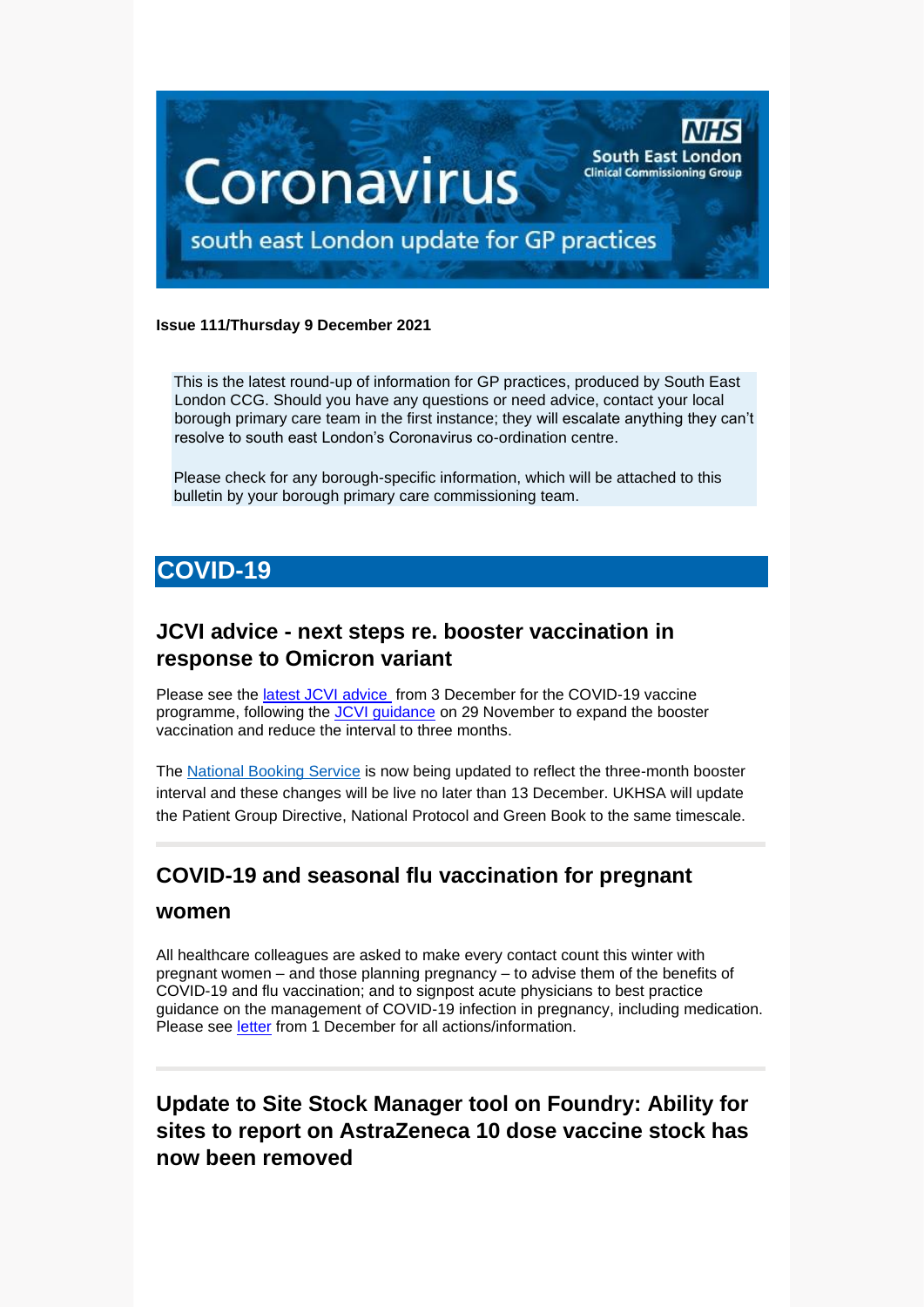Please be aware that we have now removed the ability for sites to report on AstraZeneca vaccine 10 dose stocks, when completing their stocktake via the [Site Stock](https://eur02.safelinks.protection.outlook.com/?url=https%3A%2F%2Fppds.palantirfoundry.co.uk%2Fworkspace%2Fcarbon%2Fri.carbon.main.workspace.8a82681c-7f9d-478c-b487-dce12b14cbbd%2Fri.workshop.main.module.0848f2f6-f131-4e15-98fb-aeffb6091683&data=04%7C01%7CImogen.Gold%40efficioconsulting.com%7C2b5ba4b621f74b47093d08d9b8c47f4e%7C6050d346c82b45fcbda86a1f58660092%7C0%7C0%7C637743976365334449%7CUnknown%7CTWFpbGZsb3d8eyJWIjoiMC4wLjAwMDAiLCJQIjoiV2luMzIiLCJBTiI6Ik1haWwiLCJXVCI6Mn0%3D%7C3000&sdata=aPcGHBKD4SsQd2bE9gRrN%2BAkHLzjODJRbmCB2WVu3VA%3D&reserved=0)  [Manager.](https://eur02.safelinks.protection.outlook.com/?url=https%3A%2F%2Fppds.palantirfoundry.co.uk%2Fworkspace%2Fcarbon%2Fri.carbon.main.workspace.8a82681c-7f9d-478c-b487-dce12b14cbbd%2Fri.workshop.main.module.0848f2f6-f131-4e15-98fb-aeffb6091683&data=04%7C01%7CImogen.Gold%40efficioconsulting.com%7C2b5ba4b621f74b47093d08d9b8c47f4e%7C6050d346c82b45fcbda86a1f58660092%7C0%7C0%7C637743976365334449%7CUnknown%7CTWFpbGZsb3d8eyJWIjoiMC4wLjAwMDAiLCJQIjoiV2luMzIiLCJBTiI6Ik1haWwiLCJXVCI6Mn0%3D%7C3000&sdata=aPcGHBKD4SsQd2bE9gRrN%2BAkHLzjODJRbmCB2WVu3VA%3D&reserved=0)

This amendment has been made as this type of AZ has not been issued by the National Vaccination Programme since March and the last expiry date of any batch of AZ 10 dose was 31 May. Therefore, no site should now be holding any of this AZ 10 dose vaccine.

Sites can still continue to report on AZ 8 dose vaccine via the Site Stock Manager.

Should you need to report any stock or waste relating to AZ 10 dose please contact the Foundry helpdesk by emailing [vaccination.operationaldata@nhs.net,](mailto:vaccination.operationaldata@nhs.net) who will escalate to the stock team to resolve in the back end of Foundry.

### **COVID-19 testing and reporting**

Regular antigen testing of all practice staff is critical to protect staff and patients and slow the spread of Covid-19. Staff testing is vital - even after vaccination. ALL test results regardless of outcome must be reported. Find out more [here](https://selondonccg.nhs.uk/wp-content/uploads/2021/12/key-messages-for-GP-Bulletin-03-December-2021.pdf) in our weekly update and below:

**Staff testing**: Reminder that all staff vaccinated or unvaccinated, should still be undertaking twice weekly asymptomatic testing using lateral flow test kits obtained from the .gov website (See below) and reporting ALL results on the government website. This is still needed to protect staff, colleagues, family member and patients within their care. It is advised when reporting to set up an account, this makes it quicker to report subsequent test results as previous information is pre-populated. You can also can the QR code on the test cartridge in cases where the text is too small to read easily.

**Lateral flow test kits for vaccination sites:** Please note that staff and volunteers should be accessing test kits via the national government website and should be testing and reporting before attending site. Order: [https://www.gov.uk/order-coronavirus-rapid](https://www.gov.uk/order-coronavirus-rapid-lateral-flow-tests)[lateral-flow-tests](https://www.gov.uk/order-coronavirus-rapid-lateral-flow-tests) and Report: [Report a COVID-19 rapid lateral flow test result -](https://www.gov.uk/report-covid19-result) GOV.UK [\(www.gov.uk\).](https://www.gov.uk/report-covid19-result) However, sites are still encouraged to hold a small supply for emergency use in cases where staff or volunteers turn up without having tested. Please let the SEL CCG Testing Team [selccg.covidtesting@nhs.net](mailto:selccg.covidtesting@nhs.net) know if you need any small supplies for emergency use and we will support obtaining a small number of kits from our Local Authority Partners.

**PCR kits in surgeries:** Reminder that GP practices should have a small stock of PCR kits for use in emergencies for staff or patients who present with possible covid symptoms. Assistance in ordering these can be made via the Specialist Team via 119. Please follow the link for information. [https://www.gov.uk/government/publications/covid-](https://www.gov.uk/government/publications/covid-19-testing-in-general-practice)[19-testing-in-general-practice](https://www.gov.uk/government/publications/covid-19-testing-in-general-practice)

Changes to collection of lateral flow kits from local sites and pharmacies: Many collection sites are now requiring a 'collection code' before issuing up to 2 lateral flow test kits (7 tests in each box). The code can be obtained by following the information on the government website [https://test-for-coronavirus.service.gov.uk/collect-lateral-flow](https://test-for-coronavirus.service.gov.uk/collect-lateral-flow-kits)[kits](https://test-for-coronavirus.service.gov.uk/collect-lateral-flow-kits) to obtain a collect code via text and email. Alternatively, some collection points are displaying a QR code which can be scanned to access a form which once completed will generate a collect code.

Lateral flow Instructions in other languages: SEL have successfully managed to petition for the 3 main languages used by Afghanistan's to support the many other translations already available. These can now be found on the government website: <https://www.gov.uk/guidance/covid-19-self-test-help>

Any testing questions please contact [avril.satchwell@nhs.net](mailto:avril.satchwell@nhs.net) Head of SEL CCG Covid Testing or the wider SEL Testing Team at [selccg.covidtesting@nhs.net](mailto:selccg.covidtesting@nhs.net)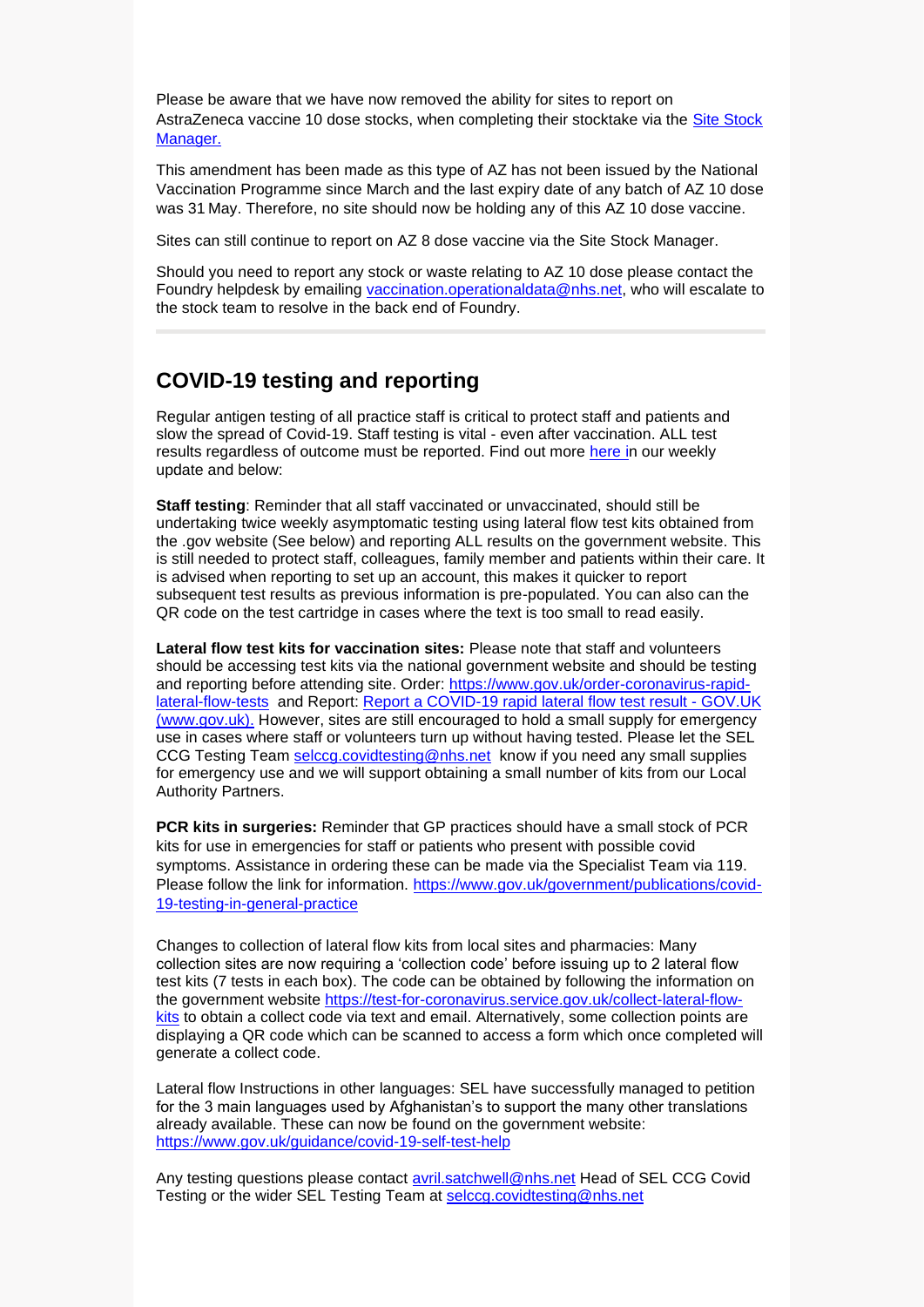## **GP updates**

#### **Survey for action by 10 December – SEL General Practice Staff Covid Vaccinations**

#### **Assessing vaccination rates ahead of Covid vaccination becoming a condition of employment for all NHS staff**

Please complete this survey by 10 December – all data collected will be confidential.

The South East London Vaccinations team are collecting this information so that we can better understand the uptake of the Covid vaccination offer amongst all general practice staff working in primary care across the six boroughs. Importantly, we wish to assess the potential risk to the primary care workforce that may affect the operations, services, safety and pressures within our practices if those who remain unvaccinated after the Government's mandate of vaccination as a condition of employment comes into force from 1st April 2022. Complete the survey [here.](https://www.surveymonkey.co.uk/r/79MFKCR)

### **Becton Dickinson blood specimen collection**

[The NHSE/I letter](https://www.england.nhs.uk/publication/becton-dickinson-blood-specimen-collection-portfolio-supply-disruption/) of 29 November provides an update on the supply disruption to Becton Dickinson's blood specimen collection portfolio, highlighting that the supply situation has continued to improve. Best practice guidance will shortly be updated to reflect the current supply position. Organisations can begin the process of returning slowly to business as usual stock levels staggered over a period of six weeks, with situation reporting on stock levels and demand being stood down.

### **Medicines optimisation**

**1. Steroid Emergency Card to support early recognition and treatment of adrenal crisis in adults**

The [NaPSA](https://www.england.nhs.uk/wp-content/uploads/2020/08/NPSA-Emergency-Steroid-Card-FINAL-2.3.pdf) has issued an alert promoting a NEW patient held Steroid Emergency Card. It is to be issued to all patients with primary adrenal insufficiency, those who are steroid dependent and those who may develop secondary adrenal insufficiency and become steroid dependent.

[Ardens](https://www.ardens.org.uk/what-is-ardens/) clinical decision tool available on EMIS have reviewed this alert and have produced the following:

- NPSA steroid alert searches to assist practices with the identification of patients
- Corticosteroid monitoring template
- Printable steroid card titled: "Corticosteroid monitoring (v14.2)(Ardens)"
- NPSA steroid card pop up alert to notify clinicians if an at-risk patient has not had a card issued within the last 3 years

Please see the [link](https://support-ew.ardens.org.uk/support/solutions/articles/31000158989-npsa-steroid-alerts) for further information.

#### **Who should be issued with a Steroid Emergency Card?**

The Society for Endocrinology and Specialist Pharmacy Services issued [Guidance on](https://www.endocrinology.org/media/4091/spssfe_supporting_sec_-final_10032021-1.pdf)  [issuing the Steroid Emergency Card in adults.](https://www.endocrinology.org/media/4091/spssfe_supporting_sec_-final_10032021-1.pdf) It has helpful advice on the patient cohorts requiring a Steroid Emergency Card and Sick day rules.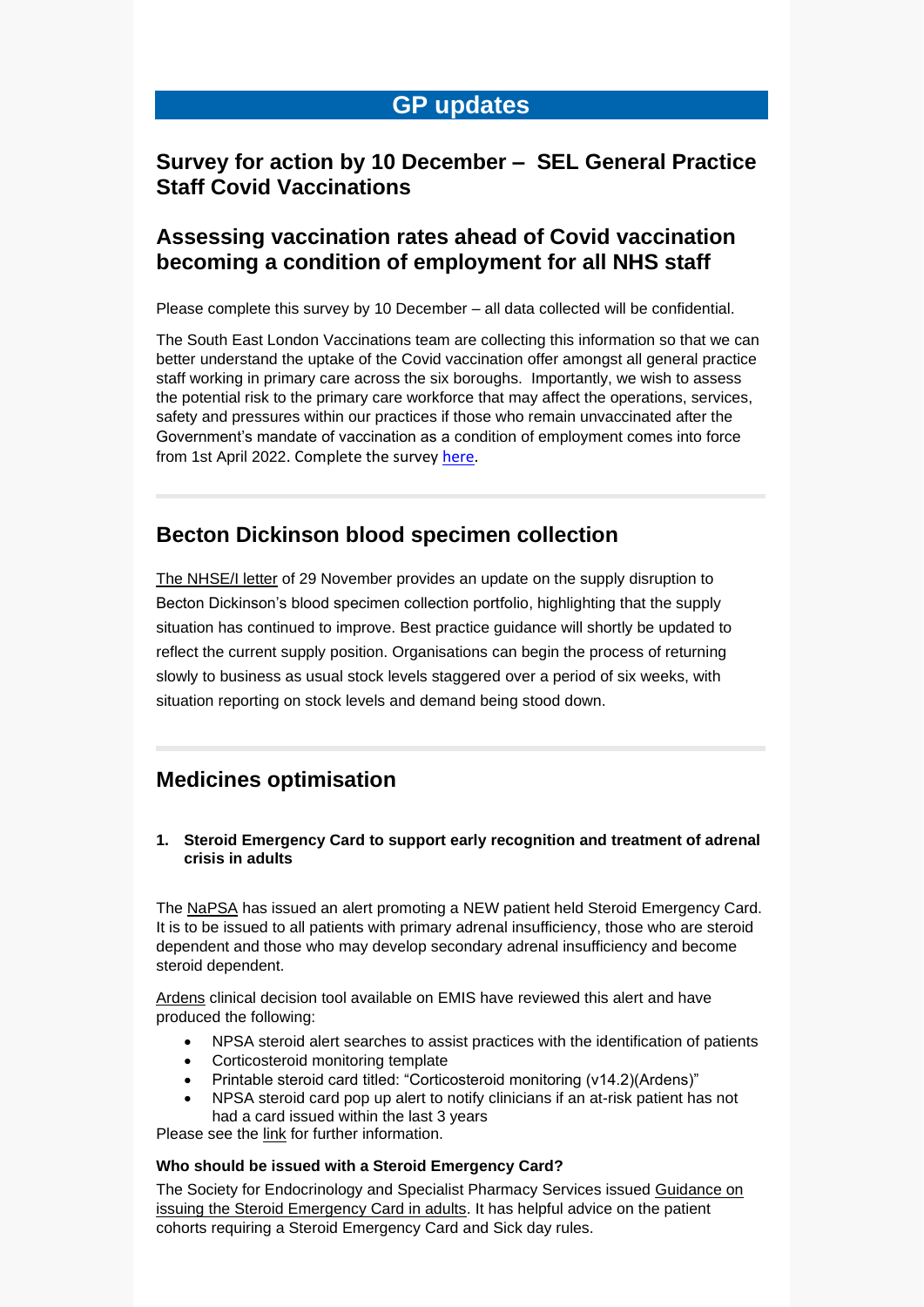#### **Where to obtain supply**

Both the Steroid Treatment Card and the Emergency Steroid Card can be ordered from the usual suppliers:

- NHS Business Services Authority [NHS Forms](http://www.nhsforms.co.uk/)
- Primary Care Support England [PCSE online](https://secure.pcse.england.nhs.uk/_forms/pcsssignin.aspx)

The [Steroid Emergency card PDF](https://www.endocrinology.org/media/3873/steroid-card.pdf) is also available online, which can be uploaded onto a mobile phone which can be shown in medical emergencies.

**Action**: Prescribers should issue a steroid emergency card to eligible patients and discuss its purpose. They should also ensure information on the card is up to date. Pharmacies should source and supply steroid emergency cards to replace those lost by patients.

#### **2. South East London Integrated Medicines Optimisation Committee (SEL IMOC):**

Please see the ratified decisions from the SEL IMOC below for information.

#### **NEW**

- Guidance on the frequency of [self-monitoring of blood glucose](https://selondonccg.nhs.uk/download/15999/) (SMBG) in adults and young people with diabetes.
- Guidance on [the use of nebulised antibiotics](https://selondonccg.nhs.uk/wp-content/uploads/dlm_uploads/2021/11/Pseudomonas-guideline-NON-CF-Bronchiectasis-Nov-21-FINAL.pdf) in the management of *Pseudomonas aeruginosa* infection in Non-Cystic Fibrosis Bronchiectasis has been developed.
- **Dequalinium** has been included in the [SEL Joint Medicines Formulary](https://www.selondonjointmedicinesformulary.nhs.uk/chaptersSubDetails.asp?FormularySectionID=7&SubSectionRef=07.02.02&SubSectionID=C100&drugmatch=6394#6394) for the management bacterial vaginosis. It is categorised as '**Green',** however it is restricted to a 2nd line use.
- **Botulinum toxin** has been included in the [SEL Joint Medicines Formulary](https://www.selondonjointmedicinesformulary.nhs.uk/chaptersSubDetails.asp?FormularySectionID=4&SubSectionRef=04.07.03&SubSectionID=A100&drugmatch=6393#6393) and is categorised as a '**Red'** medicine. Therefore prescribing is restricted to the hospital setting, for the localised treatment of focal neuropathic pain and intraprocedural use in hand surgery during surgical neurolysis in adults and. Botulinum toxin is the last line option in these settings as outlined in the [Formulary recommendation 128](https://selondonccg.nhs.uk/download/15730/) and [Formulary recommendation 129](https://selondonccg.nhs.uk/download/15733/) respectively.
- Remsima The sub-cutaneous (s/c) formulation of infliximab (Remsima ™) has been added to the [SEL Joint Medicines Formulary](https://www.selondonjointmedicinesformulary.nhs.uk/chaptersSubDetails.asp?FormularySectionID=1&SubSectionRef=01.05.03&SubSectionID=B100&drugmatch=6395#6395) for use in inflammatory bowel disease and is categorised as a '**Red'** medicine (hospital only).

#### **UPDATED**

- The [SEL Lipid Management Pathway](https://selondonccg.nhs.uk/wp-content/uploads/dlm_uploads/2021/11/Lipid-management-SEL-pathways-Nov-21-FINAL.pdf) been updated to incorporate the use of inclisiran following the [NICE TA.](https://www.nice.org.uk/guidance/ta733) [SEL Joint Medicines Formulary](https://www.selondonjointmedicinesformulary.nhs.uk/chaptersSubDetails.asp?FormularySectionID=2&SubSectionRef=02.12&SubSectionID=I100&drugmatch=6389#6389) has been updated to include inclisiran as **Amber 1**. An [inclisiran initiation checklist](https://selondonccg.nhs.uk/download/15993/) has also been created to help support clinicians on the suitability of this medication.
- **Lurasidone** has been reclassified to **Amber 2** in the [SEL Joint Medicines](https://www.selondonjointmedicinesformulary.nhs.uk/chaptersSubDetails.asp?FormularySectionID=4&SubSectionRef=04.02.01&SubSectionID=B100&drugmatch=4518#4518)  [Formulary](https://www.selondonjointmedicinesformulary.nhs.uk/chaptersSubDetails.asp?FormularySectionID=4&SubSectionRef=04.02.01&SubSectionID=B100&drugmatch=4518#4518) for the treatment of schizophrenia in adults. Lurasidone is a  $3<sup>rd</sup>$  line antipsychotic and may be considered 1st line in patients with prolonged QTc. For further information, please refer to [Formulary recommendation 025.](https://selondonccg.nhs.uk/download/11803/)
- **Safinamide -** has been reclassified as **Amber 2** in the [SEL Joint Medicines](https://www.selondonjointmedicinesformulary.nhs.uk/chaptersSubDetails.asp?FormularySectionID=4&SubSectionRef=04.09.01&SubSectionID=D100&drugmatch=6116#6116)  [Formulary for the treatment of Parkinson's disease \(PD\) in adults.](https://www.selondonjointmedicinesformulary.nhs.uk/chaptersSubDetails.asp?FormularySectionID=4&SubSectionRef=04.09.01&SubSectionID=D100&drugmatch=6116#6116) Please see [Formulary recommendation 116](https://selondonccg.nhs.uk/wp-content/uploads/dlm_uploads/2021/09/Recommendation-119-Safinamide-for-PD-AMBER-2-Oct-2021-FINAL.pdf) for further information.
- Following the retirement of the adult Red, Amber and Grey list document in July 2021, the [Red, Amber, Green, Grey \(RAGG\) medicines list background](https://selondonccg.nhs.uk/download/12341/)  [information](https://selondonccg.nhs.uk/download/12341/) has been updated and a [list of medicines](https://selondonccg.nhs.uk/download/15736/) falling under NHS England and improvement (NHSE/I) specialised commissioning, not on the local formulary has been retained. Information regarding the RAGG category for medicines can be found on the SEL Joint Medicines Formulary [website.](https://www.selondonjointmedicinesformulary.nhs.uk/)
- The review dates for the [shared care guideline for apomorphine in Parkinson's](https://selondonccg.nhs.uk/download/12398/)  [disease](https://selondonccg.nhs.uk/download/12398/) and the [cow's milk protein allergy guideline](https://selondonccg.nhs.uk/download/12160/) have been extended to October 2022.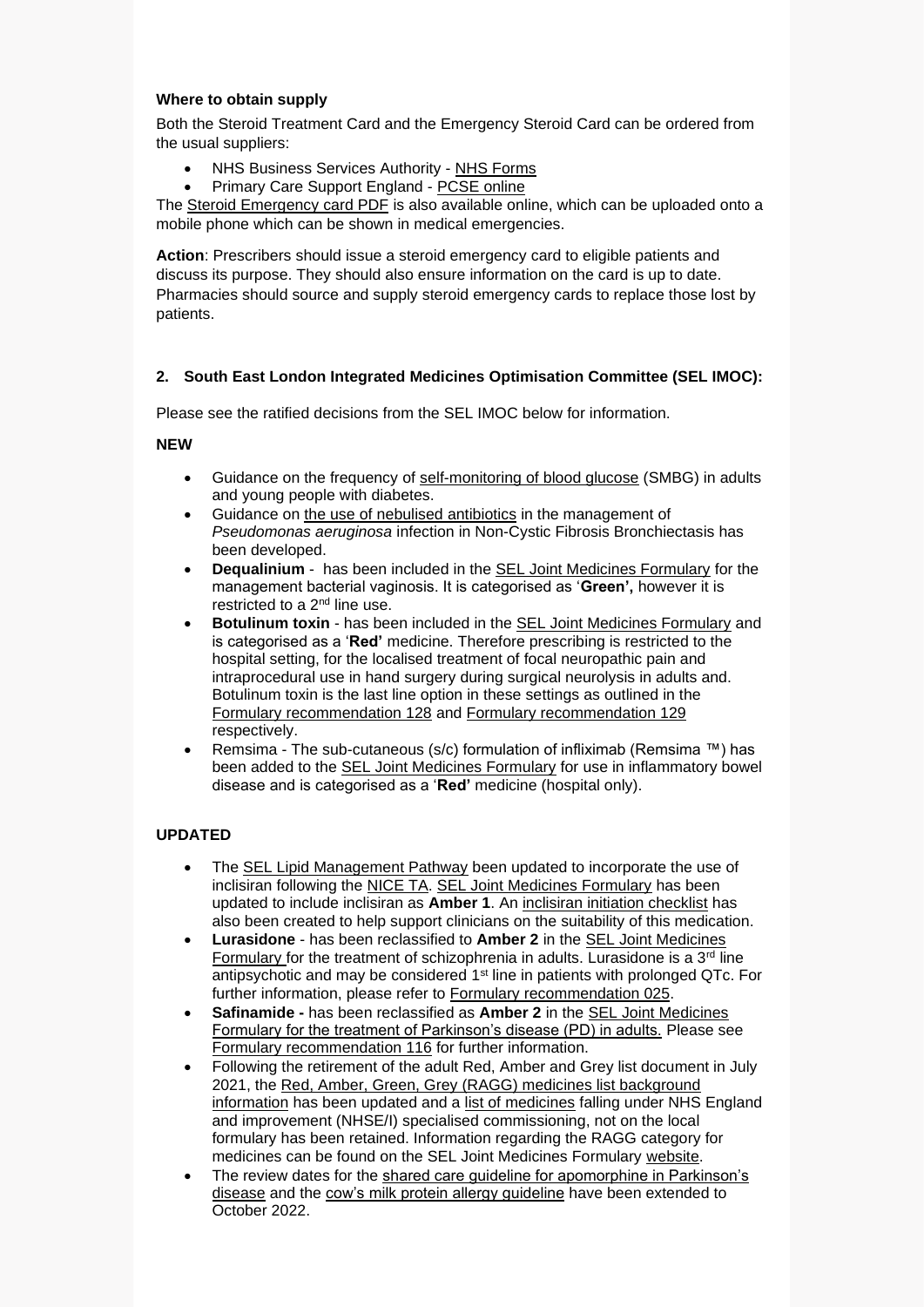#### **3. NEW Rapid Access clinic for non IGE Cow's milk allergy – referrals now open for SE London**

Specialist Paediatric dietitians have set up a new [service](https://selondonccg.nhs.uk/wp-content/uploads/2021/12/Rac-flyer-002.docx) to help with the diagnosis and management of infants with non IGE cow's milk allergy. The dietitians will offer a telephone consultation with parents/carers and will guide them through the correct diagnosis and management of non IGE cow's milk allergy, including the process for reintroduction of cow milk. The service will standardise care across SE London, with the aim to reduce over diagnosis and improve infants care for non IGE cow's milk allergy.

- Please ensure all other childhood conditions such as eczema, colic, constipation and reflux are ruled out before referring
- This service is NOT for suspected IgE-mediate CMA, severe non-IgE CMA e.g. EoE, FPIES, or multiple food allergies please refer to local allergy clinic
- If growth faltering and/or older than 12 months please refer to local dietetic team.

Please send referrals via e-RS. Our service is listed under Speciality: Dietetics, Clinic Type: Food Allergy and Intolerance.

The referral form titled ['SEL Non-IgE Cow's Milk Allergy \(CMA\) Rapid Access Clinic](https://selondonccg.nhs.uk/wp-content/uploads/2021/12/CMA-RAC-Referral-form-2021-V2.docx)  [\(RAC\) Referral Form'](https://selondonccg.nhs.uk/wp-content/uploads/2021/12/CMA-RAC-Referral-form-2021-V2.docx) can be found on EMIS or DXS.

For further information email [gst-tr.prescribingsupportdietitians@nhs.net](mailto:gst-tr.prescribingsupportdietitians@nhs.net)

# **Supply issues with Sulfasalazine (Salazopyrin En-Tabs®) 500mg tablets and Diamorphine 5mg powder for solution for injection ampoules**

Please find attached Medicine Supply Notifications for:

[A Tier 1 medicine supply notification for Sulfasalazine \(Salazopyrin En-Tabs®\) 500mg](https://selondonccg.nhs.uk/wp-content/uploads/2021/12/MSN_2021_061-Sulfasalazine-Salazopyrin-En-Tabs®-500mg-tablets.pdf)  [tablets.](https://selondonccg.nhs.uk/wp-content/uploads/2021/12/MSN_2021_061-Sulfasalazine-Salazopyrin-En-Tabs®-500mg-tablets.pdf)

[A Tier 2 medicine supply notification for Diamorphine 5mg powder for solution for](https://selondonccg.nhs.uk/wp-content/uploads/2021/12/MSN_2021_062-Diamorphine-5mg-powder-for-solution-for-injection-ampoules.pdf)  [injection ampoules.](https://selondonccg.nhs.uk/wp-content/uploads/2021/12/MSN_2021_062-Diamorphine-5mg-powder-for-solution-for-injection-ampoules.pdf)

| <b>Medicine</b>                                               | Out of stock                | <b>Alternatives</b>                                                                                                                                                                       |  |  |
|---------------------------------------------------------------|-----------------------------|-------------------------------------------------------------------------------------------------------------------------------------------------------------------------------------------|--|--|
| Sulfasalazine (Salazopyrin En-Tabs®)<br>500mg tablets         | Until w/c 20 December 2021. | Generic versions of sulfasalazine 500mg<br>gastro-resistant tablets remain available.<br>A Serious Shortage Protocol (SSP) was<br>issued on 26/11/2021.                                   |  |  |
| Diamorphine 5mg powder for solution<br>for injection ampoules | Until early January 2022.   | Clinicians in both primary and secondary<br>care are reminded of the permanent actions<br>recommended in the Supply Disruption Alert<br>for diamorphine ampoules issued in March<br>2020. |  |  |

DHSC and NHSE/I have now launched an online [Medicines Supply Tool,](https://www.sps.nhs.uk/home/planning/medicines-supply-tool/) which provides up to date information about medicine supply issues. The contents of these MSNs can now be viewed on the Tool. To access the Tool you will be required to register with the [SPS website](https://www.sps.nhs.uk/). There have also been changes to the resupply dates of the medicines listed below. These communications were previously circulated via the NHSE&I commissioning routes.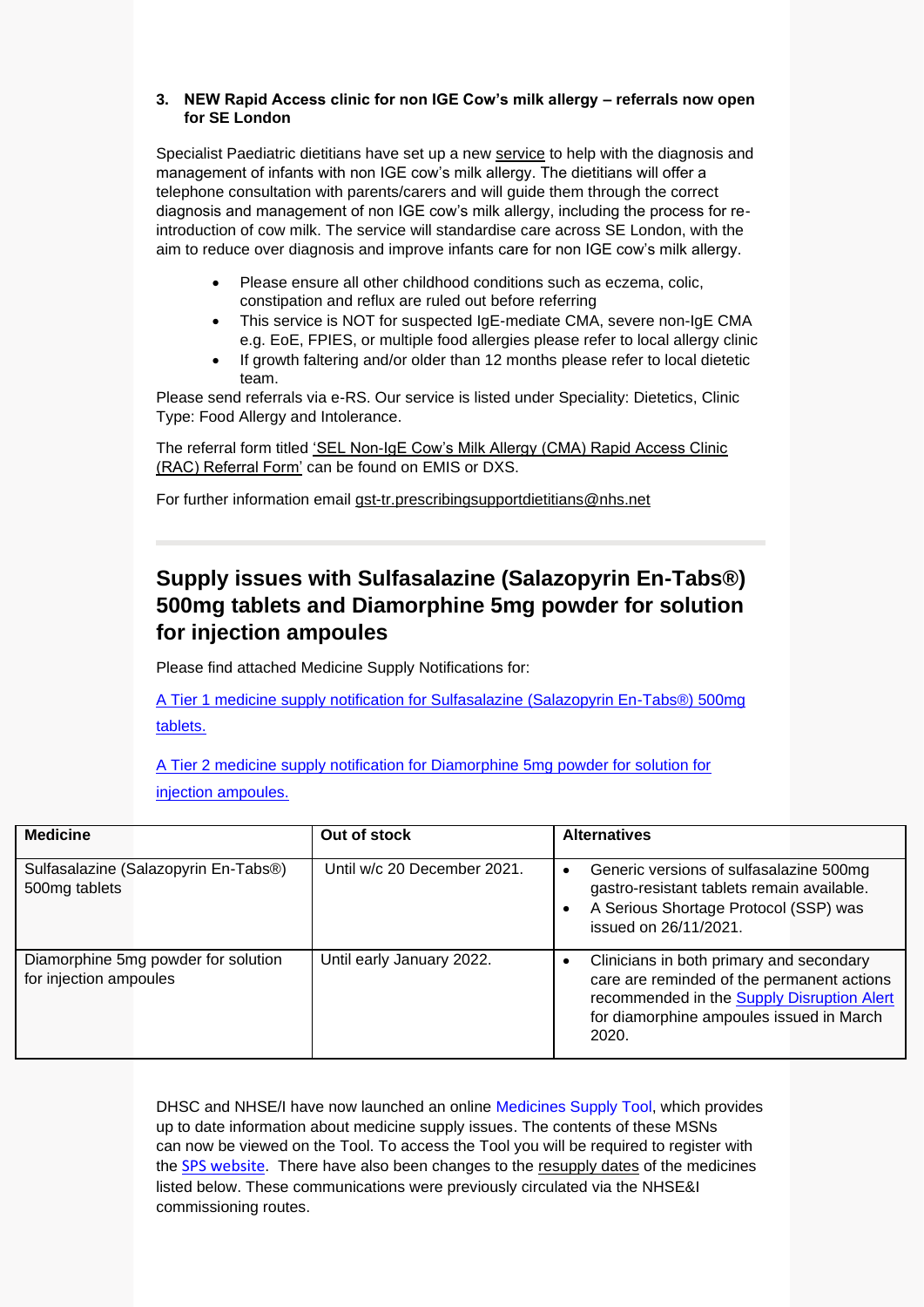| <b>Original MSN/SDA</b><br>reference | Date of original<br><b>MSN/SDA</b> | Supply issue                                                                         | <b>Resupply date</b><br>originally<br>communicated | Updated resupply date as of w/c<br>29th November 2021 |
|--------------------------------------|------------------------------------|--------------------------------------------------------------------------------------|----------------------------------------------------|-------------------------------------------------------|
| MSN/2021/034                         | 12/07/2021                         | Gentamicin 0.3% w/v and<br>Hydrocortisone acetate 1% w/v<br>(Gentisone HC) Ear Drops | w/c 25 October<br>2021                             | 06/01/2022                                            |

Please be aware this communication is also being circulated separately to all community pharmacies in England.

Please note that for supply issues that have been categorised as tier 1 or 2, DHSC and the MSRG have requested that the NHSE&I commissioning routes are used to reach community pharmacy and GP practices. More serious supply issues are communicated via the Central Alerting System for action.

If you have any queries please contact: [DHSCmedicinesupplyteam@dhsc.gov.uk](mailto:DHSCmedicinesupplyteam@dhsc.gov.uk)

### **For action by 13 December - November flu ImmForm submission**

ImmForm November submission has opened for uploading Flu and Covid for the reporting month of November. Please upload staff flu vaccinations by Monday 13th December.

## **Procurement of a care planning application for London**

Following the procurement process which took place from July to September 2021, a new supplier has been recommended to provide a care planning application for London. The new application will replace the current application and service provided by Coordinate My Care, for which the contract expires on 31st March 2022.

We appreciate that there have been delays to the announcement of the recommended provider. The contract and a detailed implementation plan for transition from CMC to the new solution is currently being finalised. As soon as this is complete, an announcement of the new provider will be communicated to all stakeholders. This will be supplemented by an FAQs document and implementation roadmap.

Despite the delay in sharing this information, the designing, building, testing and implementation of the new care planning application is progressing at a considerable pace.

We apologise for any concern that this may have caused, and we thank you for your understanding and patience while the contract is finalised.

GP teams should continue to work with patients to put in place and monitor CMC care plans regardless of these changes. All CMC plans will be migrated over to the new advanced care planning tool and will therefore be available following the transfer.

If you would like to receive updates relating to the programme, please email: [ucp.programme@swlondon.nhs.uk.](mailto:ucp.programme@swlondon.nhs.uk)

### **Annual health checks for people with learning disabilities**

South East London CCG have confirmed with NHS England and Improvement which staff can support the completion of annual health checks for people with learning disabilities: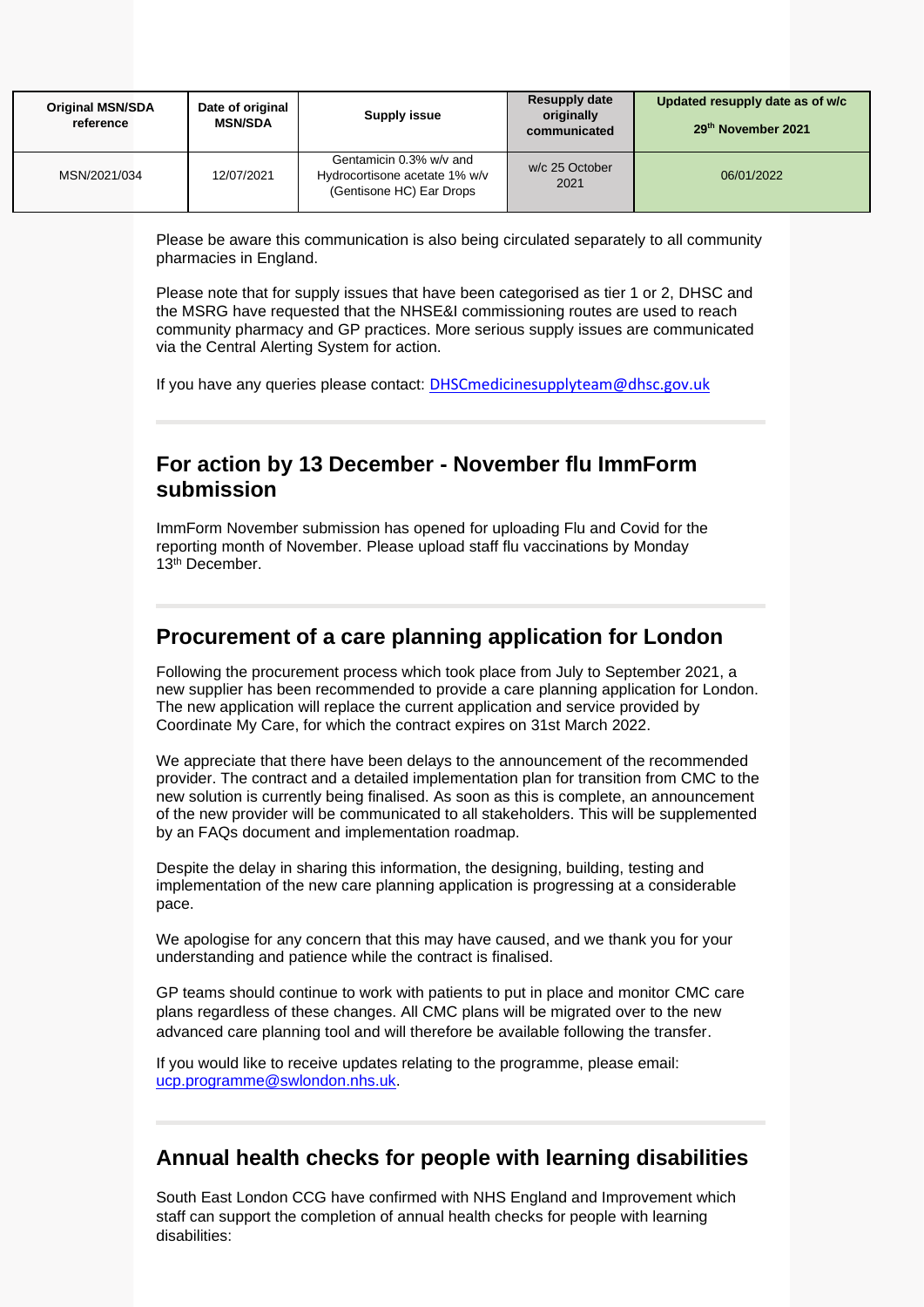The DES Directions stipulate that AHCs should be offered by PMS or GMS contractors and the contractor must offer an AHC to each patient on its GP Learning Disability Register. It also requires the contractor to arrange a training session for its staff to include lead GP, lead practice nurse, practice manager or senior receptionist.

AHCs can be carried out by a GP or a healthcare professional who is a member of a profession regulated by the Professional Standards Authority for Health and Social Care - this includes the GMC, Royal Pharmaceutical Society (later General Pharmaceutical Council), Nursing and Midwifery Council and the Council of Professions Supplementary to Medicines amongst others. The AHC can be undertaken by one of these professionals provided that the relevant contractor complies with DES Directions as mentioned above.

There are 4 sections involved in an annual health check: Section 1 and 2 can also be done by a non-medical prescriber. The non-medical prescriber must refer the patient to a GP colleague if there is any concern or red flags identified. Section 3 and 4 involves physical health examinations and can be completed by a properly trained healthcare professional as stipulated above, however the final AHC needs to be signed off by a GP.

Please contact Selccg.Idapmoteam@nhs.net if you have any queries.

### **For information - Hints and Tips re 2WW**

Please see attached [hints and tips](https://selondonccg.nhs.uk/wp-content/uploads/2021/12/01.09.21-2WW-Hints-and-Tips-Final.docx) for 2WW referrals via NHS e-Referral service

# **Celebrating one year of the COVID-19 vaccination programme**

As we all continue to work together to slow the spread of COVID-19 and the new Omicron variant, we are also looking back and celebrating the achievements of the past year as we marked the anniversary of our first COVID-19 vaccination, given on 8 December 2020.

Together with our partners in south east London, we have:

- delivered 3,145,000 total vaccinations
- fully vaccinated over 1,300,000 people
- delivered an additional booster vaccination to almost 400,000 people
- stood up vaccination services at 84 separate sites across our six boroughs.

None of this would have been possible without the NHS working in partnership with other organisations locally, including local authorities, and without the extraordinary efforts of our staff and volunteers. Thank you for all you have done, and continue to do, to make this vital work possible. Read the full story and watch a short film [here,](https://selondonccg.nhs.uk/news/celebrating-one-year-of-the-covid-19-vaccination-programme/) and find out about some of the people involved in the programme [here.](https://selondonccg.nhs.uk/what-we-do/covid-19/covid-19-vaccine/latest-progress-in-south-east-london/one-year-on-case-studies/)

# **Information from Acute Providers**

### **Help us keep hospital patients safe**

Our local hospitals are finding that a number of patients and visitors are unaware of important measures that are in place to keep patients, visitors, and NHS staff safe from Covid.

We would be grateful if you could help by advising anyone requiring acute care to wear a face covering when they come to hospital for treatment (unless they are clinically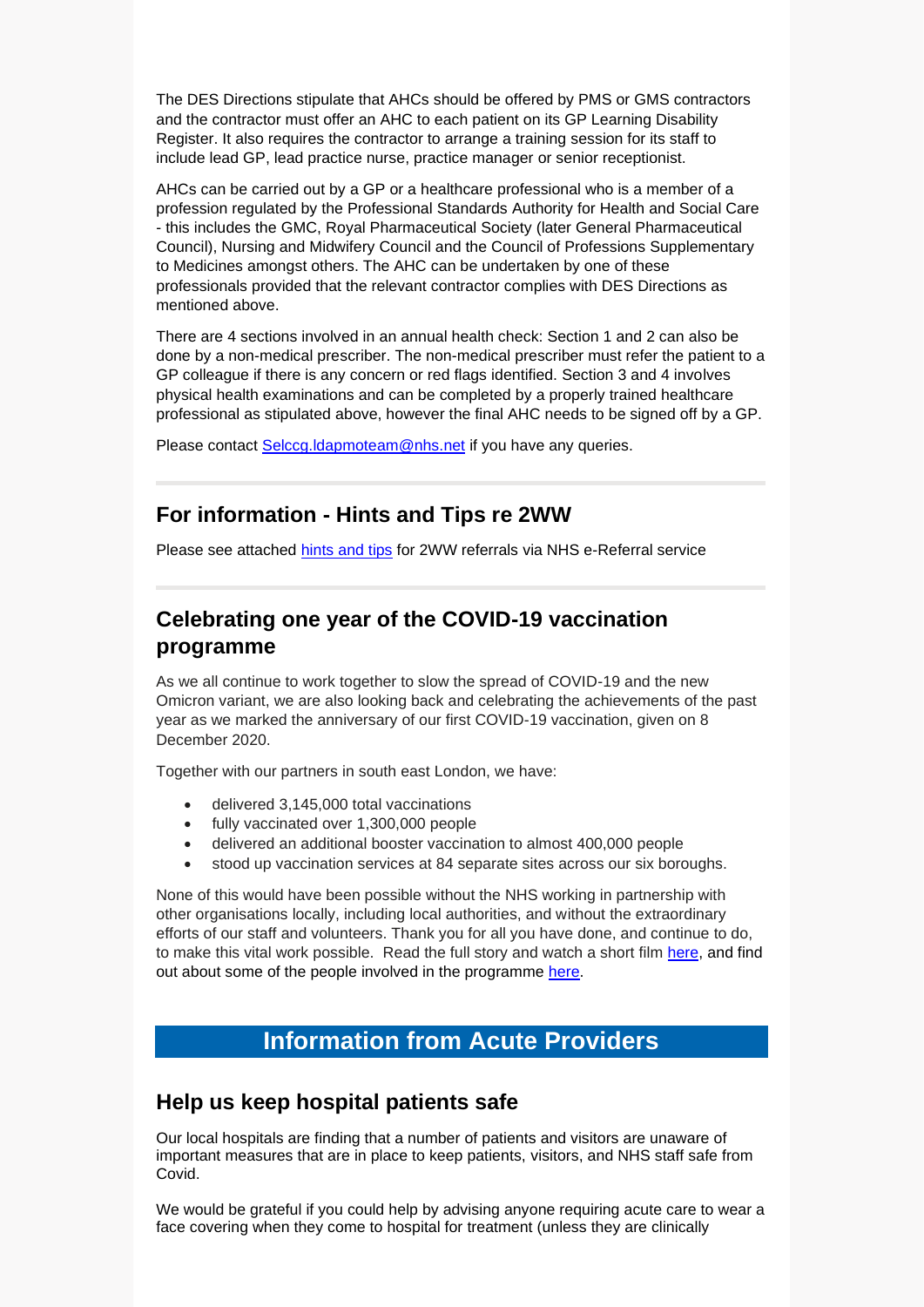exempt). Please also advise them that local hospitals have visiting guidelines for patients, families, and friends to prevent overcrowding.

Full details of these guidelines can found on the hospitals' websites: King's College [Hospital NHS Foundation Trust;](https://www.kch.nhs.uk/) [Guy's and St Thomas' NHS Foundation Trust;](http://www.guysandstthomas.nhs.uk/Home.aspx) [Lewisham and Greenwich NHS Trust;](https://www.lewishamandgreenwich.nhs.uk/) [South London and Maudsley NHS Foundation](http://www.slam.nhs.uk/)  [Trust;](http://www.slam.nhs.uk/) [Oxleas NHS Foundation Trust.](http://oxleas.nhs.uk/)

#### **Consultant Connect advice line for General Paediatrics – service extends hours**

From 1 July 2021, the advice line at Guy's and St Thomas' will be available from 9:00 to 19:00, Monday to Friday. Please call for urgent advice. Non-urgent advice is available via ERS or through your PCN child health team.

### **Cancer updates**

#### **Updated - South East London Cancer Alliance**

Please find below a link to the latest version of the update, which also includes FAQs for primary care on cancer services in south east London to support GPs and patients during the pandemic.

[Cancer updates for GPs \(1](https://selondonccg.nhs.uk/wp-content/uploads/2021/11/SEL-Cancer-Updates-FAQs-for-Primary-Care-1-Nov-2021.pdf) November 2021)

# **Online seminars, webinars, and e-Learning**

#### **Kooth and Qwell webinar for GPs, nurses, and health professionals**

Kooth and Qwell is a web-based service which provides a safe and secure means of accessing mental health and wellbeing support for young people and adults. Join this webinar aimed at GPs and other healthcare professionals to learn more about the services offered.

• Thursday 13 January 2022 - 12.00 to 13.00.

Register for a place [here](https://docs.google.com/forms/d/e/1FAIpQLSdeP_ixe0iahN9tAF1QvFS4H4PCNvjm3MGkJe7Ka8KS3ngAAA/viewform)

### **London CARE Wellbeing Course – for all primary care staff**

The London CARE Wellbeing Course provides 6 x 30min weekly sessions to concentrate on self-care and our own wellbeing and resilience. Easy relaxation skills are built on week by week so that you become comfortable with the format.

- One-off Seasonal Session Tuesday 21 December, 13:00 13:30
- Session 1 Thursday 13 January, 13:00 13:30
- Session 2 Thursday 20 January, 13:00 13:30
- Session 3 Thursday 27 January, 13:00 13:30
- Session 4 Thursday 03 February, 13:00 13:30
- Session 5 Thursday 10 February, 13:00 13:30
- Session 6 Thursday 17 February, 13:00 13:30